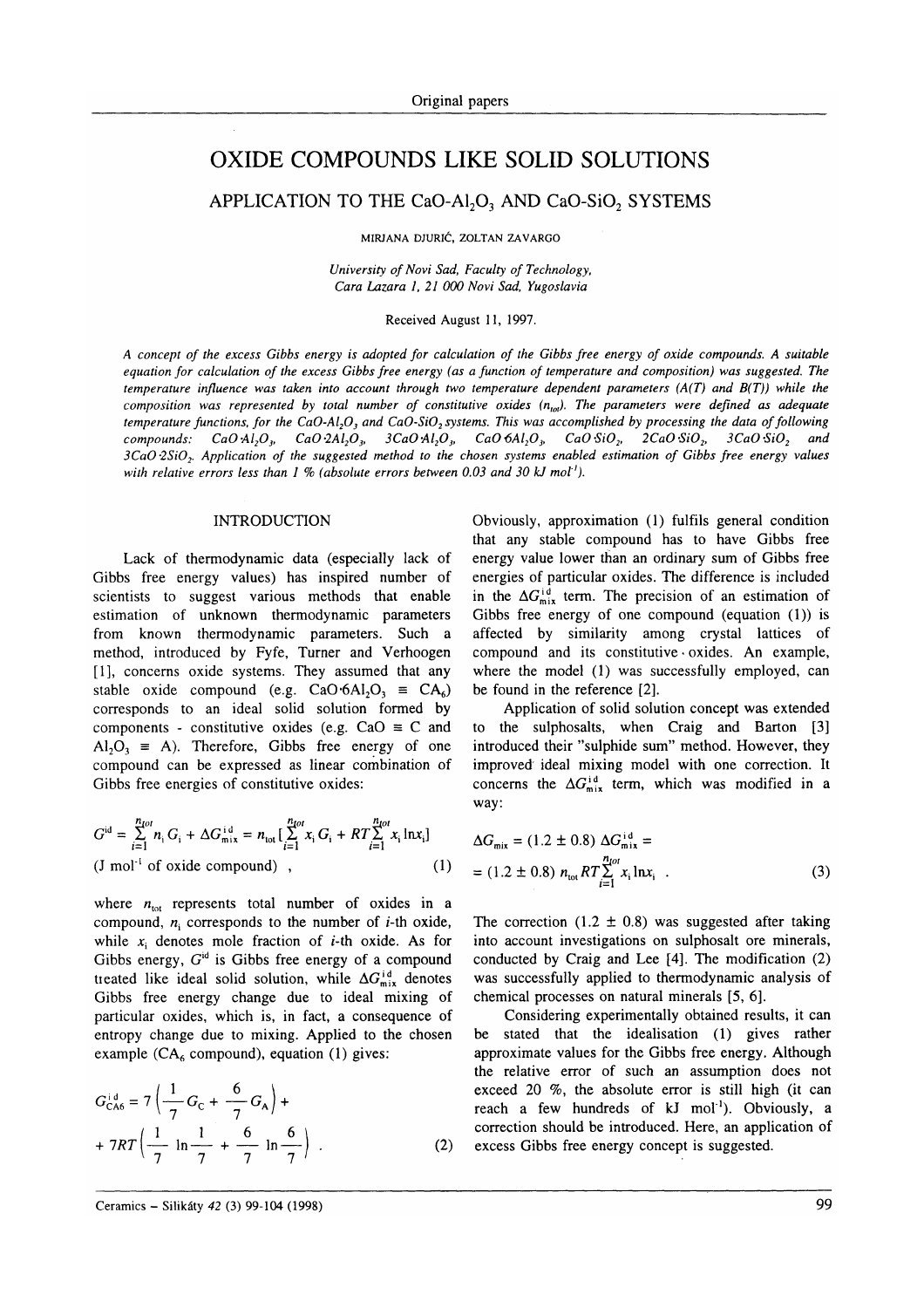## THEORETICAL PART

Excess Gibbs free energy concept

According to the definition, excess Gibbs free energy  $G<sup>E</sup>$  expresses the difference between real G and the ideal  $G<sup>id</sup>$  Gibbs free energy of solution:

$$
G^{\mathsf{E}} = G - G^{\text{id}} \tag{4}
$$

Combining with equation (1), it follows:

$$
G^{E} = G - n_{\text{tot}} \left[ \sum_{i=1}^{n_{\text{tot}}} x_{i} G_{i} - RT \sum_{i=1}^{n_{\text{tot}}} x_{i} \ln x_{i} \right] , \qquad (5)
$$

which leads to the following important equation:

$$
G^{E} = \Delta G_{\text{mix}} - n_{\text{tot}} \ RT \sum_{i=1}^{n_{\text{tot}}} x_{i} \ln x_{i} \quad . \tag{6}
$$

Dividing of equation  $(6)$  by the term RT and recalling that:

$$
\frac{\Delta G_{\text{mix}}}{RT} = n_{\text{tot}} \sum_{i=1}^{n_{\text{tot}}} x_i \ln a_i, \tag{7}
$$

one obtains:

$$
\frac{G^{E}}{RT} = n_{\text{tot}} \sum_{i=1}^{n_{tot}} x_{i} \ln \gamma_{i} , \qquad (8)
$$

where  $\gamma_i = a_i / x_i$  is well-known thermodynamic parameter- activity coefficient. In this way, important dimensionless relation is obtained. The remaining problem is to find an equation, suitable in form, for representation of  $G<sup>E</sup>$  / RT as a function of temperature and composition. Number of authors (Margules, van Laar, Wilson and others [7]) introduced different models, which all have following general form:

$$
\frac{G^{E}}{RT} = g(x_1, x_2, x_3, ... x_n) \qquad T = \text{const.}
$$
 (9)

Authors of this paper realized that total number of constitutive oxides represents "composition" influence better than mole fractions of particular oxides. So,  $n_{tot}$ , instead of  $x_1$ ,  $x_2$ , ...  $x_n$ , is adopted and following simple mathematical model is suggested:

$$
\frac{G^{E}}{RT} = A(n_{\text{tot}} - 1)^{B} \quad , \tag{10}
$$

where  $A(T)$  and  $B(T)$  are temperature dependent parameters, determined by experimental data. In the case of pure component, equation (10) gives:

 $G^{\rm E}=0$ .

#### EXPERIMENTAL PART

Application of excess Gibbs free energy concept

The model (10) will be applied to several compounds, from two systems (C-A and C-S), whose thermodynamic data are given in table 1. As is obvious, four compounds were considered like solid solutions in both systems; the system C-A was represented by the compounds: CA ( $n_{\text{tot}} = 2$ ), CA<sub>2</sub> ( $n_{\text{tot}} = 3$ ),  $C_3A$  ( $n_{tot}$  = 4) and  $CA_6$  ( $n_{tot}$  = 7) while the system C-S consists of CS ( $n_{\text{tot}} = 2$ ), C<sub>2</sub>S ( $n_{\text{tot}} = 3$ ), C<sub>3</sub>S ( $n_{\text{tot}} = 4$ ) and  $C_3S_2$  ( $n_{\text{tot}} = 5$ ). The data were taken from the references  $[8]$  and  $[9]$ , where they bring sufficiently precise results when calculating phase diagrams in the C-S-A system. The data from table I are therefore supposed to enable good assessment of real Gibbs free energies, for all the chosen oxide compounds, as follows:

$$
G = H^{0} + \frac{1}{298} C_{p}(T) dT - T \left( S^{0} + \frac{1}{298} \frac{C_{p}(T)}{T} dT \right)
$$
  
=  $H^{0} + a(T - 298) - c(T^{1} - 298^{1}) + 2f(T^{0.5} - 298^{0.5}) +$   
+  $h \ln(T/298) - TS^{0} - aT \ln(T/298) + 0.5cT(T^{2} - 298^{2}) +$   
+  $2fT(T^{0.5} - 298^{0.5}) + hT(T^{1} - 298^{1})$  (11)

In the equation (11),  $H^0$  and  $S^0$  represent enthalpy and entropy of formation of a compound at 298.15 K and 1 bar, while  $a$ ,  $c$ ,  $f$  and  $h$  are parameters of a heat capacity  $(C_n)$  correlation (table 1).

Real Gibbs free energy values calculated from equation (11) are given in tables 2-3 (first column). It is, also, possible to calculate Gibbs free energies  $(G<sup>id</sup>)$ by applying the ideal solid solution concept [1], with  $G<sub>i</sub>$  values of oxides as the components (lime, corundum and  $\beta$ -trydimite, from table 1). These values can be seen in the second column of tables 2-3. The differences between the pairs of  $G$  and  $G<sup>id</sup>$  values correspond to  $G^E$  values, which will be denoted as "experimental" throughout the text. So called experimental excess Gibbs energies are presented in the third column of tables 2-3. The experimental excess Gibbs energies were correlated by equation (10) for the temperature interval: 298-1500 K, and  $A(T)$  and  $B(T)$ functions were defined as follows:

for the system C-A:

$$
(10) \tA(T) = -506(\ln T)^{4.47} \t(12)
$$

$$
B(T) = 0.4518 - 5.5 \times 10^4 T + 1.3902 \times 10^7 T^2 , \qquad (13)
$$

for the system C-S:

$$
A(T) = -13220(\ln T)^{6.77} \quad , \tag{14}
$$

$$
B(T) = 0.7 \tag{15}
$$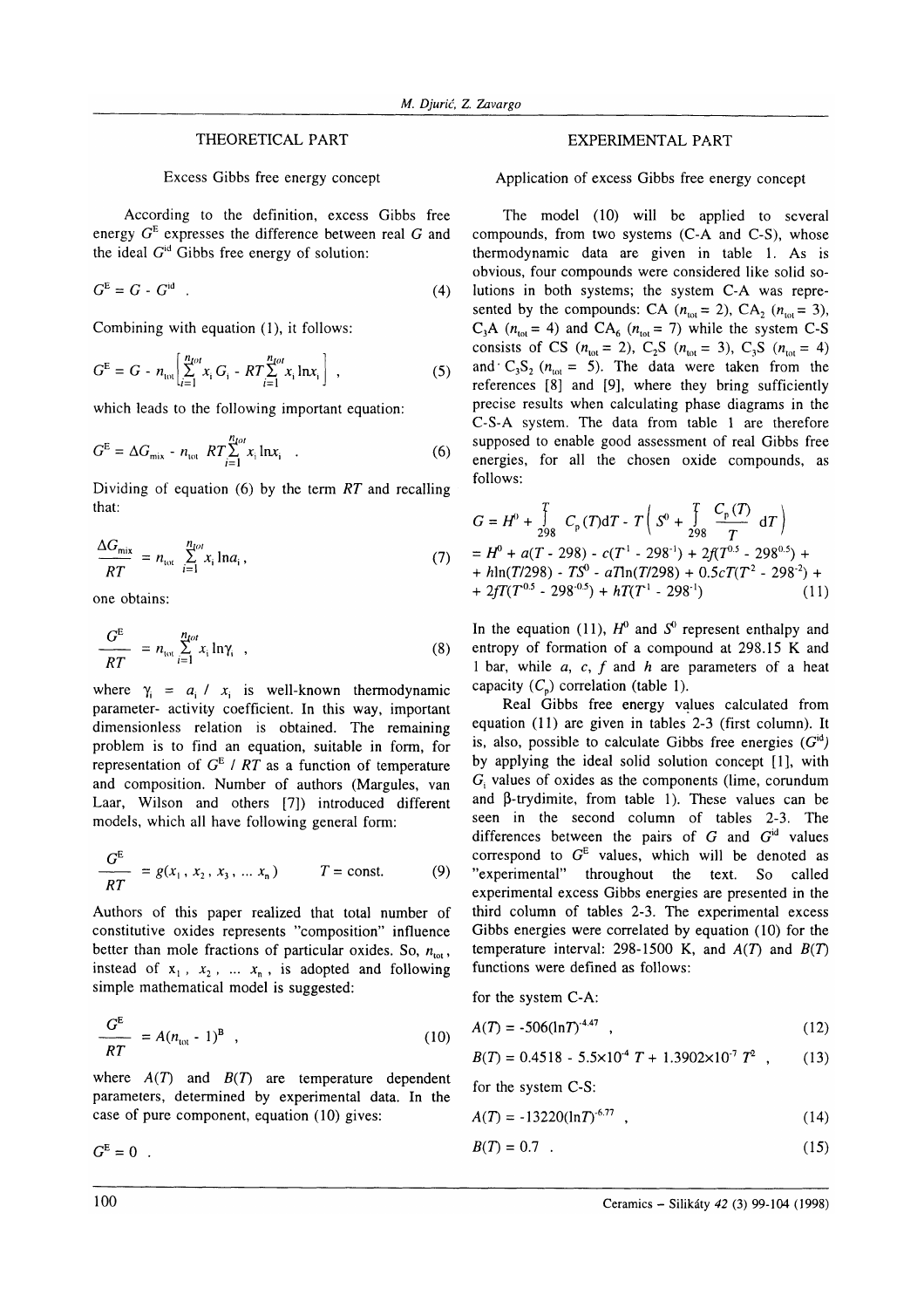Oxide compounds like solid solutions - Application to the  $CaO-AI, O$ , and  $CaO-SiO$ , systems

| compound (abbreviation) | heat capacity***<br>$enthalpy*$<br>$entropy**$<br>$n_{\text{tot}}$ |                        |                               |       |                  |           |                  |  |
|-------------------------|--------------------------------------------------------------------|------------------------|-------------------------------|-------|------------------|-----------|------------------|--|
|                         |                                                                    | $(J \text{ mol}^{-1})$ | $(J \text{ mol}^{-1} K^{-1})$ | a     | $\boldsymbol{c}$ | f         | $\boldsymbol{h}$ |  |
| lime                    |                                                                    |                        |                               |       |                  |           |                  |  |
| (C)                     | 1                                                                  | $-635990$              | $-104.5$                      | 57.1  | $-103034$        |           | $-3103.7$        |  |
| corundum                |                                                                    |                        |                               |       |                  |           |                  |  |
| (A)                     | 1                                                                  | $-1674411$             | $-313.5$                      | 152.7 | $-852486$        | $-522.6$  | $-10068$         |  |
| $\beta$ -tridymite      |                                                                    |                        |                               |       |                  |           |                  |  |
| (S)                     | 1                                                                  | $-909466$              | $-182$                        | 86.6  | $-1495314$       | $-434.3$  |                  |  |
| calcium aluminate       |                                                                    |                        |                               |       |                  |           |                  |  |
| (CA)                    | 2                                                                  | -2330292               | $-393.3$                      | 220.7 | -1372400         | $-1461.3$ |                  |  |
| calcium dialuminate     |                                                                    |                        |                               |       |                  |           |                  |  |
| (CA <sub>2</sub> )      | 3                                                                  | $-4007413$             | $-698$                        | 345.5 | $-1199855$       | $-672.4$  | $-27883.6$       |  |
| tricalcium aluminate    |                                                                    |                        |                               |       |                  |           |                  |  |
| $(C_3A)$                | 4                                                                  | $-3606151$             | $-589.3$                      | 304.5 |                  |           | $-28244.7$       |  |
| calcium hexaluminate    |                                                                    |                        |                               |       |                  |           |                  |  |
| $(CA_6)$                | 7                                                                  | $-10724605$            | $-1961.8$                     | 973.4 | -5517950         | $-3135.5$ | $-63511.2$       |  |
| pseudowollastonite      |                                                                    |                        |                               |       |                  |           |                  |  |
| (CS)                    | 2                                                                  | $-1626056$             | $-280$                        | 138.6 |                  |           | $-15533.5$       |  |
| $\alpha'$ -larnite      |                                                                    |                        |                               |       |                  |           |                  |  |
| $(C_2S)$                | 3                                                                  | $-2309060$             | $-385$                        | 252.6 |                  | $-2183$   |                  |  |
| tricalcium silicate     |                                                                    |                        |                               |       |                  |           |                  |  |
| $(C_3S)$                | 4                                                                  | -2943382               | $-491$                        | 322.7 |                  | $-2409.2$ | $-3383$          |  |
| rankinite               |                                                                    |                        |                               |       |                  |           |                  |  |
| $(C_3S_2)$              | 5                                                                  | $-3940436$             | $-667.4$                      | 339.5 | -3384403         | $-772.2$  | $-12621.2$       |  |

Table 1. Thermodynamic data for oxides and oxide compounds [8].

Enthalpy of formation from elements at 298.15 K and 1 bar

 $**$  Entropy of formation at 298.15 K and 1 bar

\*\*\* Heat capacity equation:  $C_p = a + cT^2 + fT^{0.5} + hT^1$  (J mol<sup>-1</sup> K<sup>-1</sup>)

The values of Gibbs energy estimated from (10) with parameters  $A(T)$  and  $B(T)$  (cf. equations (12-15)), will be denoted as "calculated"  $(G_{cal}^{E})$  throughout the text. These values can be found in the fourth column of tables 2-3.

### DISCUSSION

Suggested model (10) fits the excess Gibbs free energy, for two examined systems, as it can be seen in figure 1, where experimental  $G<sup>E</sup>$  and calculated  $G<sup>E</sup>_{cal}$ values are presented comparatively.

Compared with Fyfe's ideal solution model [1], application of the excess Gibbs energy (10) as <sup>a</sup> correction gives more precise Gibbs free energy value. This statement corresponds to comparative presentation of real G, ideal  $G<sup>id</sup>$  and corrected  $G<sub>corr</sub>$  in tables 2-3. It should be emphasised that  $G<sub>corr</sub>$  presents the corrected Gibbs free energy, according to our suggestion:

$$
G_{\text{corr}} = G^{\text{id}} + G_{\text{cal}}^{\text{E}} \quad , \tag{16}
$$

where  $G_{\text{cal}}^{\text{E}}$  is estimated by the model (10).

Figure 2 compares relative deviations of ideal and corrected Gibbs free energy values defined as follows:

$$
\sigma^{\rm id} = \frac{G \cdot G^{\rm id}}{G} \quad 100 \quad \text{and} \quad \sigma_{\rm corr} = \frac{G \cdot G^{\rm corr}}{G} \quad 100 \quad . \quad (17)
$$

As is obvious, the deviations of ideal Gibbs free energies reach 1.5 % (for the C-A system) and 5.5 % (for the C-S system). However, it is less than 0.2  $%$ (for the C-A system) and less than  $1\%$  (for the C-S system) using the corrected values.

Parameters of the model (10), given by equations (12-15), were determined using experimental values of Gibbs energies for four compounds for each of two systems. However, the model should cover all other compounds from these systems. The  $C_{12}A_7$  compound is taken as a simple example . Relative deviations from experimental  $G$  values  $[10]$  were calculated in two ways. The first, the compound was considered like ideal solid solution; the second, the correction suggested here was applied. Although the equation (10) had been extrapolated to very large extent ( $n_{\text{tot}} = 19$ ), it brings the deviations of the Gibbs free energy values being almost twice lower than those of the ideal solution model.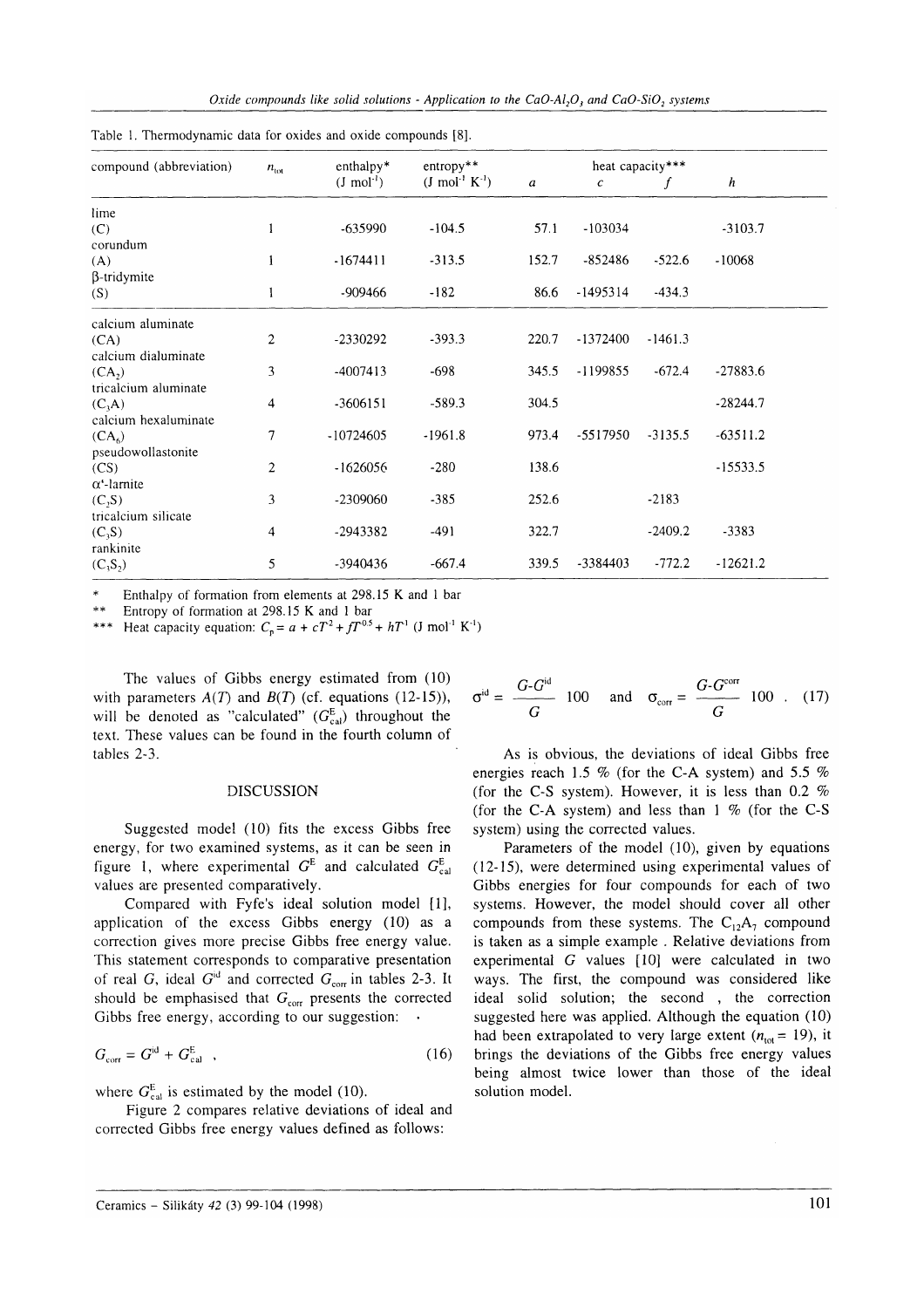|  |  |  |  | M. Djurić, Z. Zavargo |
|--|--|--|--|-----------------------|
|--|--|--|--|-----------------------|

| T(K) | system            | $\boldsymbol{G}$ | $G^{\rm id}$ | $G^{\rm E}$ | $G^{\rm E}_{\rm cal}$ | $G_{\rm corr}$ |
|------|-------------------|------------------|--------------|-------------|-----------------------|----------------|
|      | <b>CA</b>         | $-2213084$       | $-2190005$   | $-23079$    | $-21759$              | $-2211764$     |
| 298  | CA <sub>2</sub>   | -3799417         | -3772846     | $-26572$    | $-26861$              | -3799707       |
|      | $C_3A$            | $-3430540$       | $-3402196$   | $-28344$    | $-30383$              | -3432579       |
|      | $C_6A$            | -10139990        | $-10101400$  | -38588      | -37507                | -10138907      |
|      | <b>CA</b>         | $-2141130$       | $-2116040$   | $-25090$    | $-25170$              | $-2141210$     |
| 500  | CA <sub>2</sub>   | -3670992         | $-3641898$   | $-29090$    | $-28970$              | -3670869       |
|      | $C_3A$            | -3324256         | -3292817     | $-31440$    | $-31454$              | $-3324271$     |
|      | $C_6A$            | -9776797         | $-9740623$   | $-36174$    | $-36204$              | -9776827       |
|      | CA                | $-2056203$       | $-2028854$   | $-27349$    | $-29161$              | -2058015       |
| 800  | CA <sub>2</sub>   | -3517527         | -3485540     | -31988      | $-31137$              | -3516677       |
|      | $C_3\overline{A}$ | $-3202729$       | $-3167448$   | $-35282$    | $-32355$              | -3199803       |
|      | $C_6A$            | -9337346         | -9304755     | $-32591$    | -34548                | -9339303       |
|      | <b>CA</b>         | $-2010515$       | $-1982055$   | $-28460$    | $-31194$              | $-2013249$     |
| 1000 | CA <sub>2</sub>   | -3433880         | -3400488     | -33393      | $-32066$              | -3432554       |
|      | $C_3A$            | $-3139407$       | $-3102121$   | $-37286$    | $-32586$              | -3134708       |
|      | $C_6A$            | $-9095011$       | $-9064810$   | $-30201$    | -33497                | -9098307       |
|      | CA                | -1971785         | $-1942445$   | $-29340$    | $-32844$              | -1975289       |
| 1200 | CA <sub>2</sub>   | -3362099         | -3327660     | $-34440$    | $-32672$              | -3360332       |
|      | $C_3A$            | -3087195         | -3048295     | -38901      | $-32572$              | -3080870       |
|      | $C_6A$            | -8885038         | -8857226     | $-27812$    | $-33293$              | -8890520       |
|      | <b>CA</b>         | -1924584         | $-1894246$   | $-30339$    | $-34740$              | -1928986       |
| 1500 | CA <sub>2</sub>   | -3272952         | -3237525     | $-35427$    | $-36455$              | -3273981       |
|      | $C_3A$            | $-3026102$       | $-2985413$   | $-40689$    | $-37498$              | $-3022911$     |
|      | $C_6A$            | -8620757         | $-8596528$   | $-24229$    | -39349                | -8635777       |

Table 2. Gibbs free energies for the C-A system  $(J \text{ mol}^{-1} K^{-1})$ .

Table 3. Gibbs free energies for the C-S system  $(J \text{ mol}^{-1} K^{-1})$ .

| T(K) | system                                              | G          | $G^{\rm id}$ | $G^{\rm E}$ | $G^{\rm E}_{\rm cal}$ | $G_{\rm corr}$ |
|------|-----------------------------------------------------|------------|--------------|-------------|-----------------------|----------------|
|      | CS                                                  | $-1542664$ | $-1464091$   | -78573      | $-70741$              | -1534832       |
| 298  |                                                     | $-2194351$ | $-2070414$   | -123937     | $-114919$             | $-2185333$     |
|      |                                                     | $-2797116$ | $-2676282$   | $-120834$   | $-152636$             | -2828918       |
|      | $\begin{array}{c} C_2S\\ C_3S\\ C_3S_2 \end{array}$ | -3741544   | -3534676     | $-206868$   | $-186687$             | $-3721363$     |
|      | CS                                                  | $-1491511$ | $-1414413$   | -77098      | $-66317$              | $-1480730$     |
| 500  |                                                     | $-2124357$ | $-2003182$   | $-121174$   | $-107732$             | $-2110915$     |
|      | $C_2S C_3S$                                         | $-2708491$ | $-2591189$   | $-117301$   | $-143090$             | $-2734280$     |
|      | $C_3S_2$                                            | $-3620090$ | $-3417883$   | $-202207$   | $-175012$             | -3592896       |
|      | CS                                                  | $-1431270$ | -1356757     | $-74513$    | $-66770$              | -1423397       |
| 800  | $C_2S C_3S$                                         | $-2043137$ | $-1926664$   | $-116473$   | $-108257$             | $-2034921$     |
|      |                                                     | $-2607413$ | $-2495351$   | $-112062$   | -143786               | $-2639138$     |
|      | $C_3S_2$                                            | -3478614   | -3283882     | $-194732$   | $-175863$             | -3459745       |
|      | $\mathbf{C}\mathbf{S}$                              | -1398922   | $-1326292$   | $-72630$    | $-64937$              | -1391229       |
| 1000 | $\mathrm{C}_2\mathrm{S}$                            | $-2000449$ | -1887088     | $-113361$   | $-105490$             | $-1992578$     |
|      | $\overline{C_3}S$                                   | $-2555294$ | $-2446358$   | $-108936$   | $-140111$             | $-2586470$     |
|      | $C_3S_2$                                            | $-3403418$ | -3213955     | $-189463$   | $-171368$             | -3385323       |
|      | <b>CS</b>                                           | -1371519   | -1300849     | $-70670$    | $-63367$              | $-1364216$     |
| 1200 | $C_2S C_3S$                                         | $-1965136$ | -1854689     | $-110447$   | $-102940$             | -1957629       |
|      |                                                     | $-2512949$ | -2406698     | $-106250$   | $-136725$             | $-2543423$     |
|      | $C_3S_2$                                            | -3340250   | $-3156229$   | $-184021$   | $-167227$             | -3323456       |
|      | <b>CS</b>                                           | $-1338120$ | $-1270484$   | $-67636$    | $-61371$              | -1331855       |
| 1500 |                                                     | -1923803   | $-1817212$   | $-106591$   | -99698                | $-1916910$     |
|      |                                                     | $-2464797$ | $-2361651$   | $-103145$   | $-132419$             | $-2494070$     |
|      | $\begin{array}{c} C_2S\\ C_3S\\ C_3S_2 \end{array}$ | $-3264155$ | -3088560     | $-175595$   | $-161960$             | -3250520       |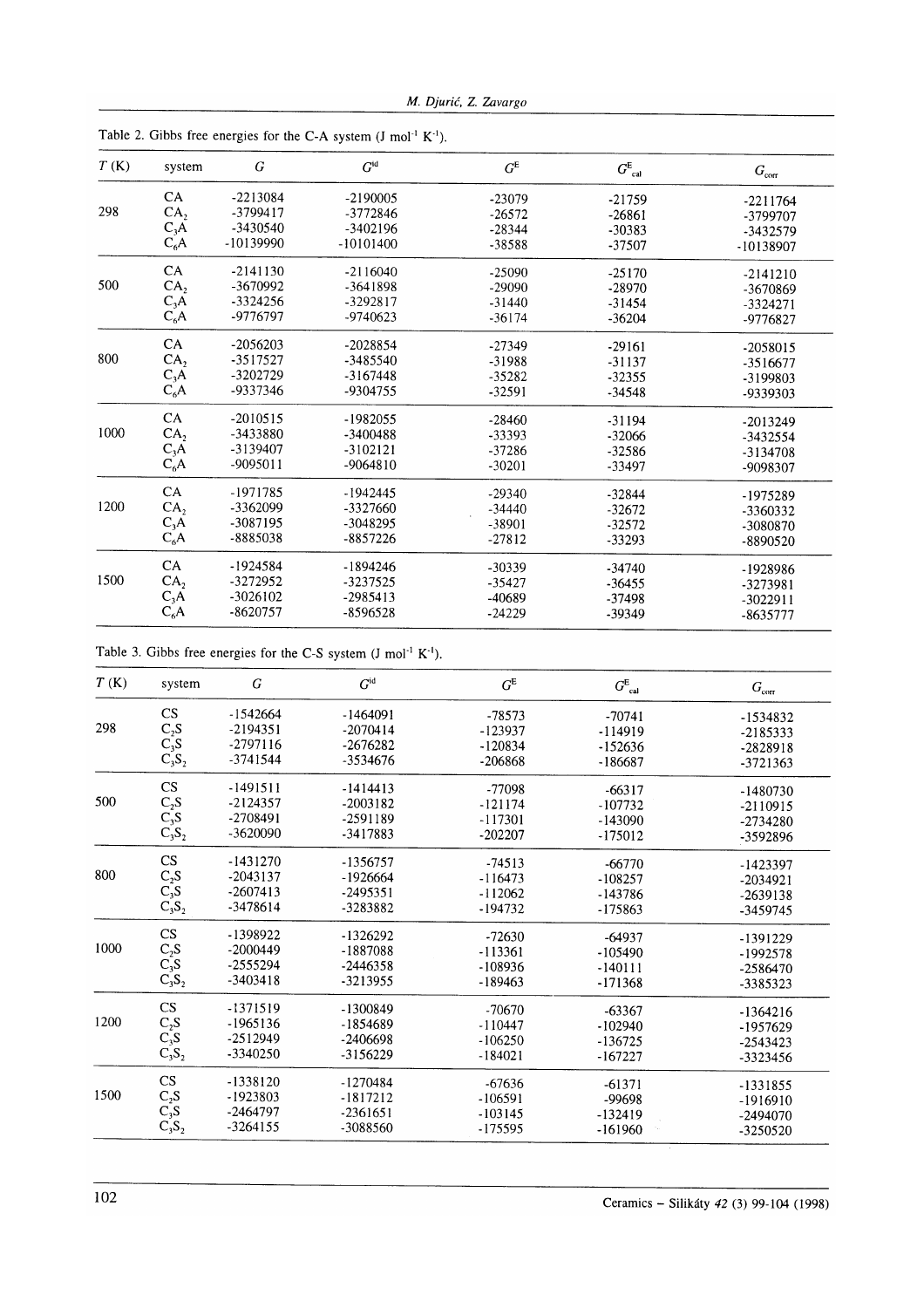



Figure 1. Comparison of calculated and experimental values of Gibbs free energy. a) C-A system;  $b$ ) C-S system

This paper considers two systems: C-A and C-S. However, the same concept can be applied to any other oxide system (such as building ceramics, cement and concrete, glass, etc.). A preliminary consideration was performed on the following systems: BaO-SiO<sub>2</sub>, B<sub>2</sub>O<sub>3</sub>-CaO,  $K_2O-SiO_2$ , Na<sub>2</sub>O-SiO<sub>2</sub>, Li<sub>2</sub>O-SiO<sub>2</sub>, at the standard state ( $T = 298.15$  K and  $p = 1$  bar). Relative deviations between ideal solution estimations and experimental Gibbs energies are lower than 5.5  $\%$ , while the maximal deviation is 20 %, in the case of  $Li<sub>2</sub>O-SiO<sub>2</sub>$ system. This fact indicates that the Fyfe's model should be corrected. One of the possible ways is suggested in this paper.



 $\alpha$ )



 $b)$ 

Figure 2. Relative deviations ideal and corrected Gibbs free energy values.

a) C-A system;  $b$ ) C-S system

## **CONCLUSION**

Investigations presented in this paper leads to the following conclusions:

Multioxide compounds can be treated like solid solutions with constitutive oxides as components.

Gibbs free energies of the compounds can be estimated by applying ideal solution model, which was suggested by other authors.

More reliable estimation will be achieved by applying the excess Gibbs free energy as a correction, which was suggested by authors of this paper.

A simple mathematical model for correlating of the  $G<sup>E</sup>/RT$ - quantity, in terms of composition of the